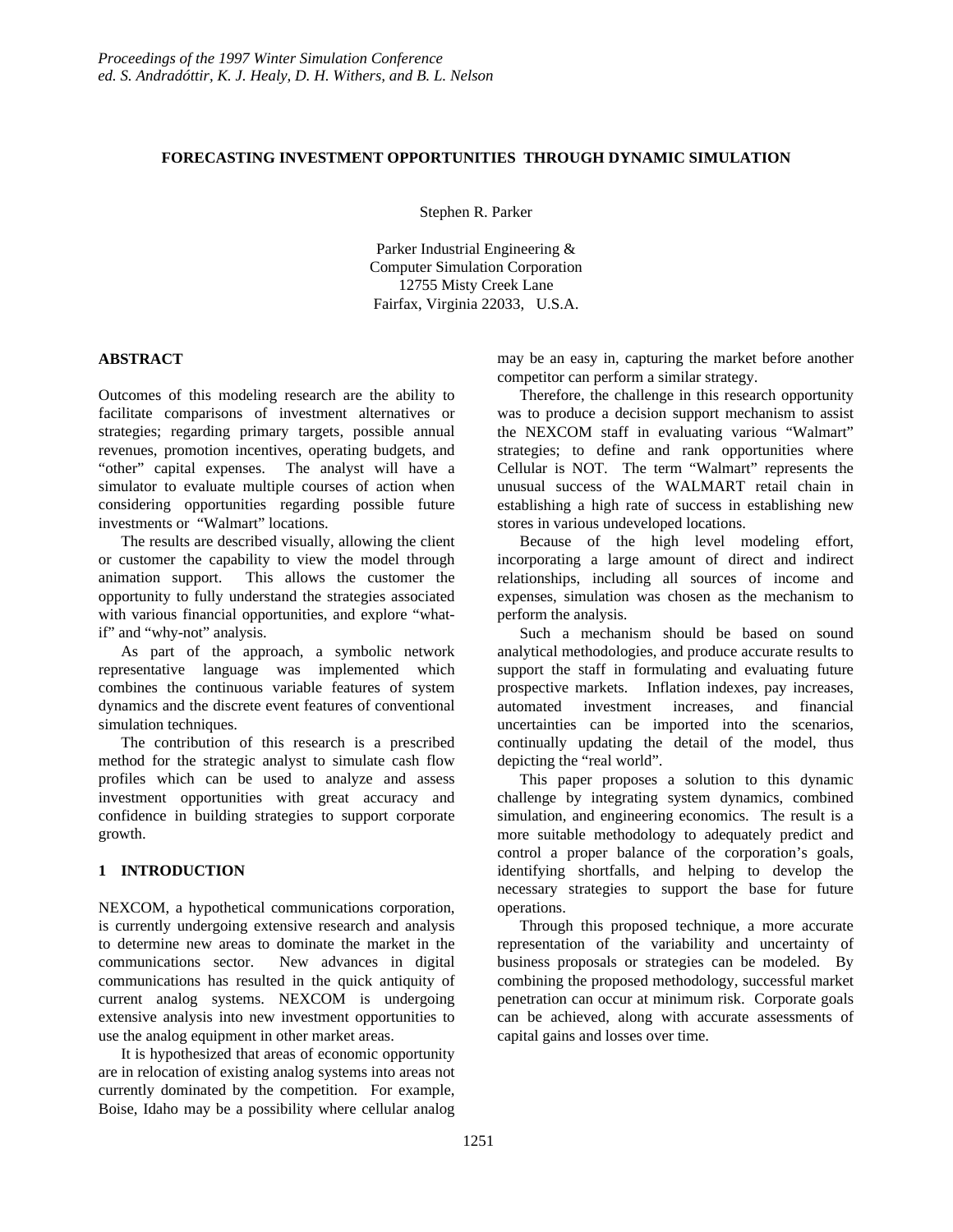# **2 SOLUTIONS THROUGH INTEGRATION**

# **2.1 System Dynamics & Combined Simulation**

The objective of system dynamics, as utilized in this paper, is to study the causal relationships bearing on the cellular market, and effectively identify the variables which will effect proposed economic alternatives. (Parker 1994).

The application of system dynamics to problem solving entails several important features not usually found in standard open loop simulation architecture.

First, such problems are looked at as being dynamic, involving quantities which continually change over time. Next-event simulation alone may not accurately portray the constantly changing variables or quantities under investigation (Pritsker 1986). Such quantities are expressed in terms of graphs of variables over time. The oscillating levels of various population parameters, including population densities, by type and attribute, fixed and variable income and expenses, over a projected time period are non-linear and dynamic. Cash flow is a dynamic problem, continually anticipating future opportunities, based on past experience, coupled with additional complications such as new equipment, changing strategies, and economic uncertainties. Typical static approaches, such as linear programming, to solving such allocation problems often cannot be used where the problem scenario changes continuously through time.

These and similar questions can only be answered efficiently with a simulation method which can cope with delays, flows of information, and material, obviously lending itself to the study of transient phenomena.

When such a simulation model is developed, the state variables are continuously changing and their time variation may depend on other state variables, both discrete and continuous. The dynamic behavior of these variables describes the real system and their computational relationship is critical to achieving reliable results.

A second feature, and the most critical, to solving problems to which the system dynamics perspective applies involves the notion of feedback. Essentially, feedback is the transmission and return of information. A feedback loop is a closed sequence of causes and effects. A series of interconnected sets of feedback loops is a feedback system. Logistics support to communications systems is an example of a large scale strategic feedback system.

Commitment of resources such as personnel, equipment, to support business strategies depletes the overall logistics inventory, including financial resources. As stocks fall below desired levels, a dynamic look evaluates the time and resource requirements needed to restock or maintain anticipated levels.

The delay of information feedback combined with the delay or time to produce the required assets is an area of great concern. Thus, understanding of the behavior of feedback systems is a goal of the system dynamics approach (Forrester 1961).

# **2.2 Engineering Economics**

Engineering Economic Analysis is typically the basis of a systematic approach that can be used in comparing the economic worth of engineering investment alternatives.

The approach taken to analyze such alternatives defines a set of feasible, mutually exclusive alternatives to be compared. The approach defines the planning horizon for comparison; develops cash flow profiles; specifies an agreed upon Minimum Attractive rate of Return (MARR); compares alternatives using a specified measure of worth, such as Net Present Value (NPV); performs supplementary analyses; and recommends the preferred alternative(s).

Risk Analysis blends into the analysis in developing a methodology to integrate probability distributions for some measure of merit to an investment proposal. Typically, probability distributions are developed for Present Worth (PW) calculations, for each individual investment alternative. Consequently, probability distributions are required for random variables such as cash flows, variable interest rates, population changes, etc.. The cash flow in a given year is often a function of a number of other variables such as selling prices, size of the market, market share, market growth rate, investment required, inflation rates, tax rates, operating costs, fixed costs, and salvage values of assets.

Analytical development of the probability distribution for the measure of merit is not easily achieved in most real-world situations. Thus, simulation is widely used in performing such risk analysis. Risk aggregation is achieved in basically two ways: By using simulation, and solving through analytical means.

An analytical approach is useful for "quick" turnaround when the evaluation is relatively simple and straightforward. When analyzing more complex situations involving a large number of variables and associated relationships, simulation is key to successful integration.

# **2.3 Exploring Scenarios**

Within risk analysis the simulator will employ sensitivity analysis to analyze the effects of making changes in estimating parameter values. Generally one examines the sensitivity of individual parameters one at a time. In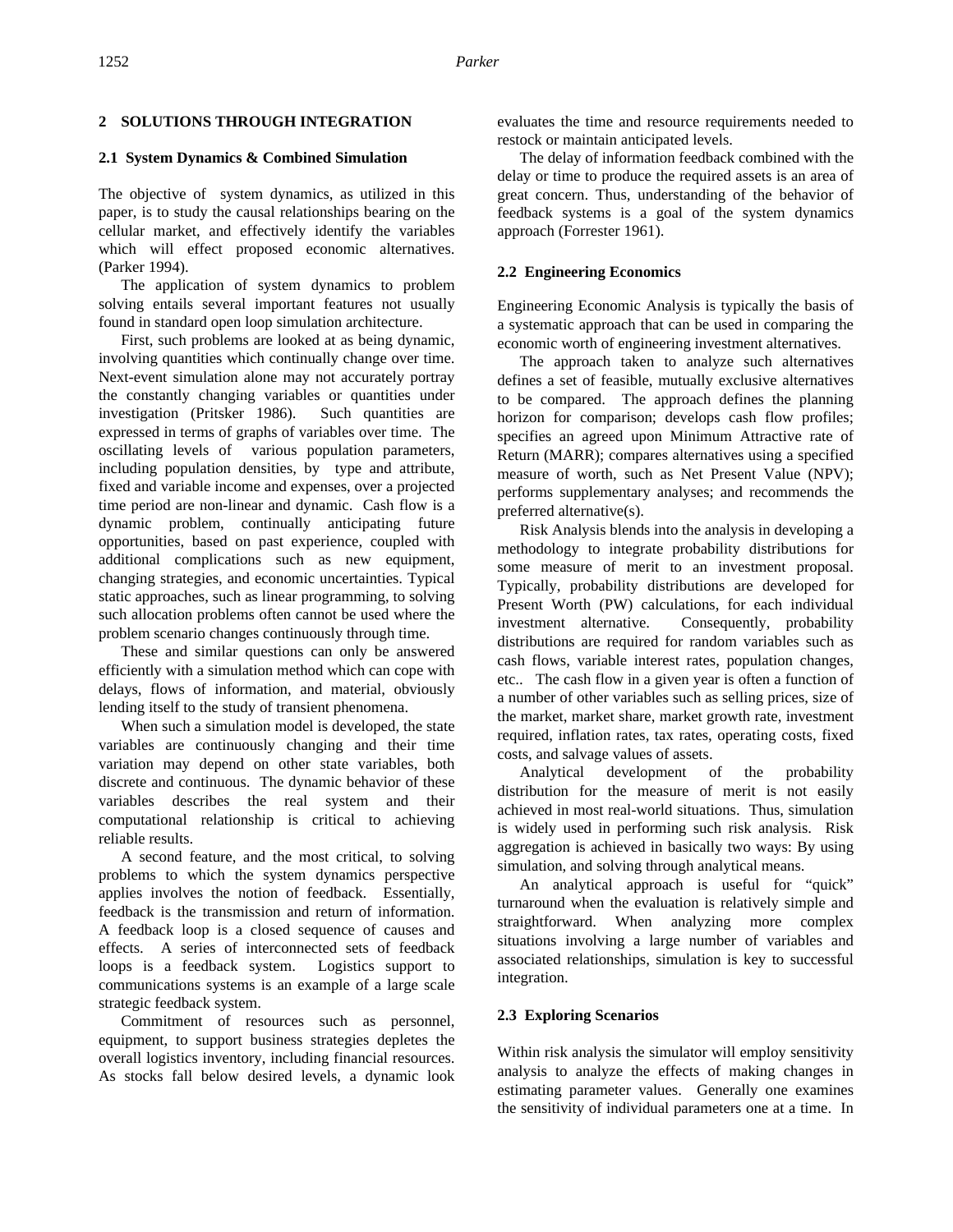practice, estimation can occur for more than one parameter.

However, the scientific approach is usually to change one variable at a time and "search" the solution set to identify those parameters or changes which bring the greatest response to the overall system. This becomes critical in evaluating the effects due to changes in internal strategy; particularly over long time periods. In evaluating more than one strategy, or alternative, the simulation may lend itself to Break-Even analysis, or the Break-Even point for annual costs to annual receipts lending itself to profit and loss analysis.

The example model in this paper was developed using an industrial standard simulation platform, Ithink<sup>™</sup> (HPS 1996). Ithink<sup>™</sup> is a continuous simulation language able to evaluate scenarios of high complexity, incorporating standard simulation concepts, and system dynamics. Ithink™ provides adequate capabilities for the analyst to incorporate "flight simulators" to evaluate "what-if" and "why-not" scenarios.

#### **3 MODEL DEVELOPMENT**

Figure 1 is a flow diagram to model basic cash flow profiles. A complete model of the system would also include the mathematical relationships describing how the accumulations and flows are calculated. An in depth discussion of the development of level and rate equations and their use can be further described in (Parker 1994) or (Coyle 1977).

This system is characterized in its most simplistic form to better understand the relationships to support much larger modeling initiatives. The quantities in this example are purely hypothetical and are in no way related to actual requirements.

The focus of this model is the level described as "Net Cash Flow". The levels represent the values of the variables under investigation through time. These variables are usually represented as individual financial accounts.

The level symbol is depicted as a rectangle. The amount contained in a level is calculated as an equation, represented by the symbol is:

$$
x_{i,t} = x_{i,t-1} + DT \times \left( \sum_{j=1}^{M} \text{rate. in}_{ji,t-1} - \sum_{k=1}^{N} \text{rate. out}_{ik,t-1} \right) \tag{1}
$$

where

| $x_{i,t}$   | = state variable level <i>i</i> at time <i>t</i>   |
|-------------|----------------------------------------------------|
| $x_{i,t-1}$ | = state variable level <i>i</i> at time <i>t-1</i> |
| $DT$        | = delta time interval                              |

rate.in<sub>ji,t-1</sub> = flow rate *j* into level *i* at time *t-1*  
where 
$$
j=1,...,M
$$
 and *M* is Integer  
rate.out<sub>ik,t-1</sub> = flow rate *k* out of level *i* at time *t-1*  
where  $k=1,...,N$  and *N* is Integer.

Levels are calculated at each of the closely spaced solution intervals, DT. In financial modeling, DT, is evaluated monthly to depict the interest rate associated with the amount of cash held in the levels.

The equation for the level symbol states that  $x_{i,t}$ , the present value of  $x_i$  at time  $t$  (time now), is equal to the previously computed value  $x_{i,t-1}$  (time last), plus the difference between the inflow rate, *rate.in,* during the last time interval and the outflow rate, *rate.out*, the difference in rates multiplied by the length of time DT during which the rates persisted. This level receives resources or capital from the input rate "Total Income". This level additionally depletes or subtracts resources or commodities by use of the output rate "Total Expenses".

The rate symbol is used to depict the rate of flow. The rate equations are of great importance in that the changes to all the levels in the model are attributed to some form of the rate equation. The rate equations associated with this symbol are usually found either entering or leaving a level node. The flow rate may be a function of several variables. Flows into a level node are positive (+), and flows out of a level node are negative (- ).

The input rate equation "Total Income" contains multiple sub flows which make up the total of the input rates. In keeping with the equation set described in (1),

Total Income = 
$$
\sum_{j=1}^{M} \text{Total Revenues}
$$
. (2)

"Income 1 Fixed" and "Income 2 Variable" are auxiliary equations. Each may be a fixed amount, \$600.00 per month, or a variable amount, NORMAL (600., 50.) which translates to sampling from a normal distribution with a mean of \$600.00 and a standard deviation of \$50.00. Sampling can additionally be drawn from tables, graphs, or independent equations.

Similar to the input equations, the output rate equation "Total Expenses" contains multiple sub flows which make up the total of the output rate. Therefore,

$$
Total Expenses = \sum_{k=1}^{N} Total Costs.
$$
 (3)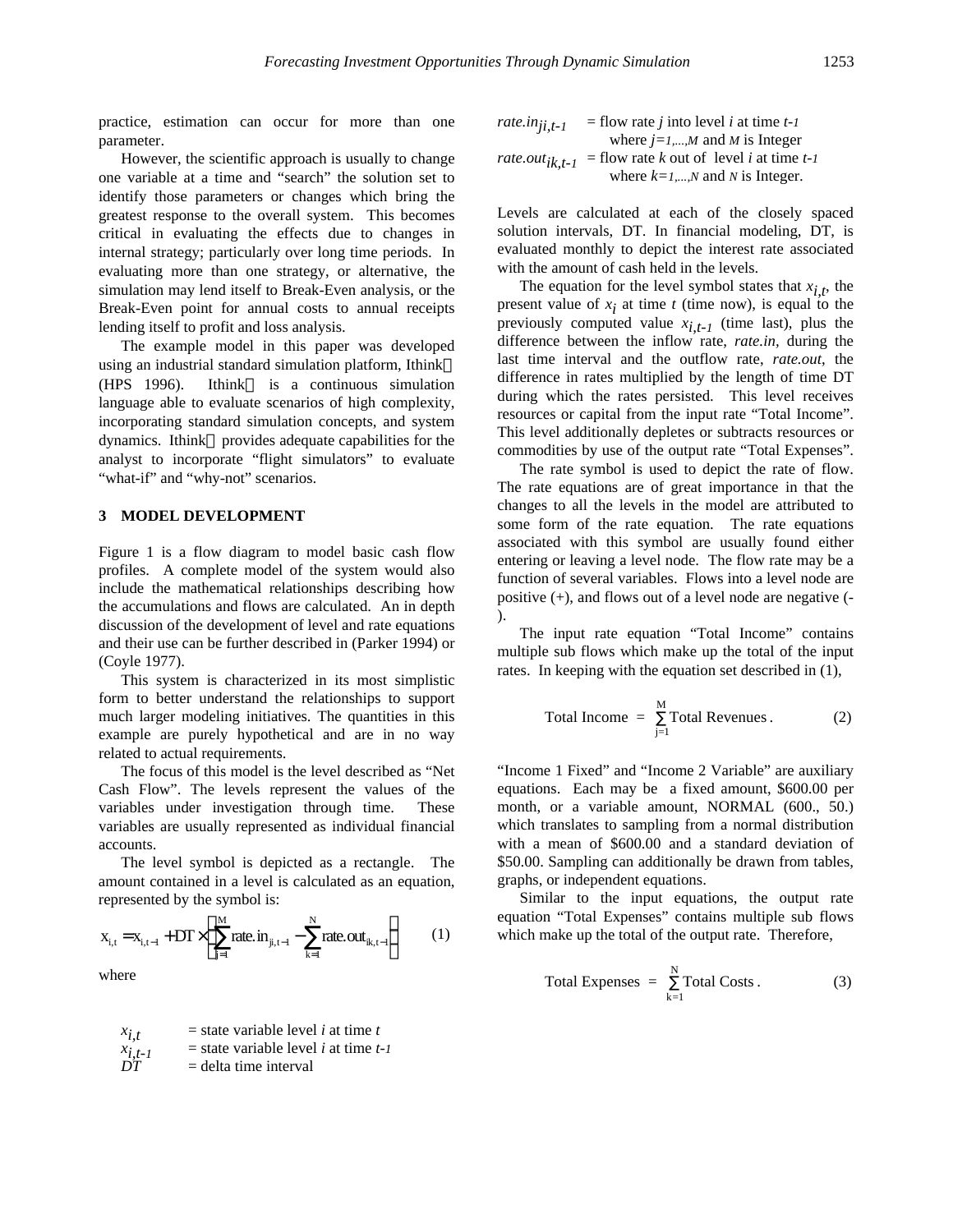

Figure 1: Modeling Basic Cash Flow Profiles

#### **4 ANALYSIS**

## **4.1 Base Case**

The first simulation run is portrayed in several outputs or responses as viewed in Figure 2.

The initial conditions in this simplified simulation example are summarized below in Table 1.

| Variable Name             | \$ Dollars                     |
|---------------------------|--------------------------------|
| Net Cash Flow<br>(Level)  | $-50,000$ @ time = 0.0         |
| Income 1 Fixed<br>(Rate)  | +20,000 $\omega$ time = 1 to 5 |
| Income 2 Variable (Rate)  | 0.0                            |
| Expense 1 Fixed (Rate)    | 0.0                            |
| Expense 2 Variable (Rate) | 00                             |

Table 1: Initial Conditions for Base Case Model

The goal of this model is to accurately portray the levels and rates (cash flows) of a single investment opportunity to verify the economic capabilities of combined simulation. As with basic examples in use of discrete simulation languages, such as the "Bank Teller" example (Pritsker 1986), this initial base case serves as the model to establish creditability for economic investment alternatives and can be found in (White, Agee, & Case 1989). As Table 1 depicts, and visually

displayed along with a cash flow profile in figure 2, the investment requires an initial capital investment of \$- 50,000 and expects to profit \$20,000 per year over the next five years. Variability for income and expenses has been "zeroed" for this example. Additionally the Minimum Attractive Rate of Return (MARR) is set for 15%. The solution variable for this investment alternative is evaluated with a final Net Present Value (NPV) equal to \$17,043.10.

Similarly, using standard economic formulations (White, Agee, & Case 1989) the same result can be calculated as

$$
NPV(15\%) = -50K + 20K (P | A 15, 5). \tag{4}
$$
  
NPV(15\%) = \$17,043.10.

Note the Net Cash Flow profile is graphically portrayed at each time interval.

These results are viewed from a static profile. Although this example may appear to be extremely simplistic, the modeling effort soon becomes very large and complicated as the "real world model" incorporates multiple relationships. Thus, one of the many benefits of implementing simulation over spread sheet models is realized as the complexity of the models variables and relationships continues to increase. Using combined simulation will allow large system changes in seconds.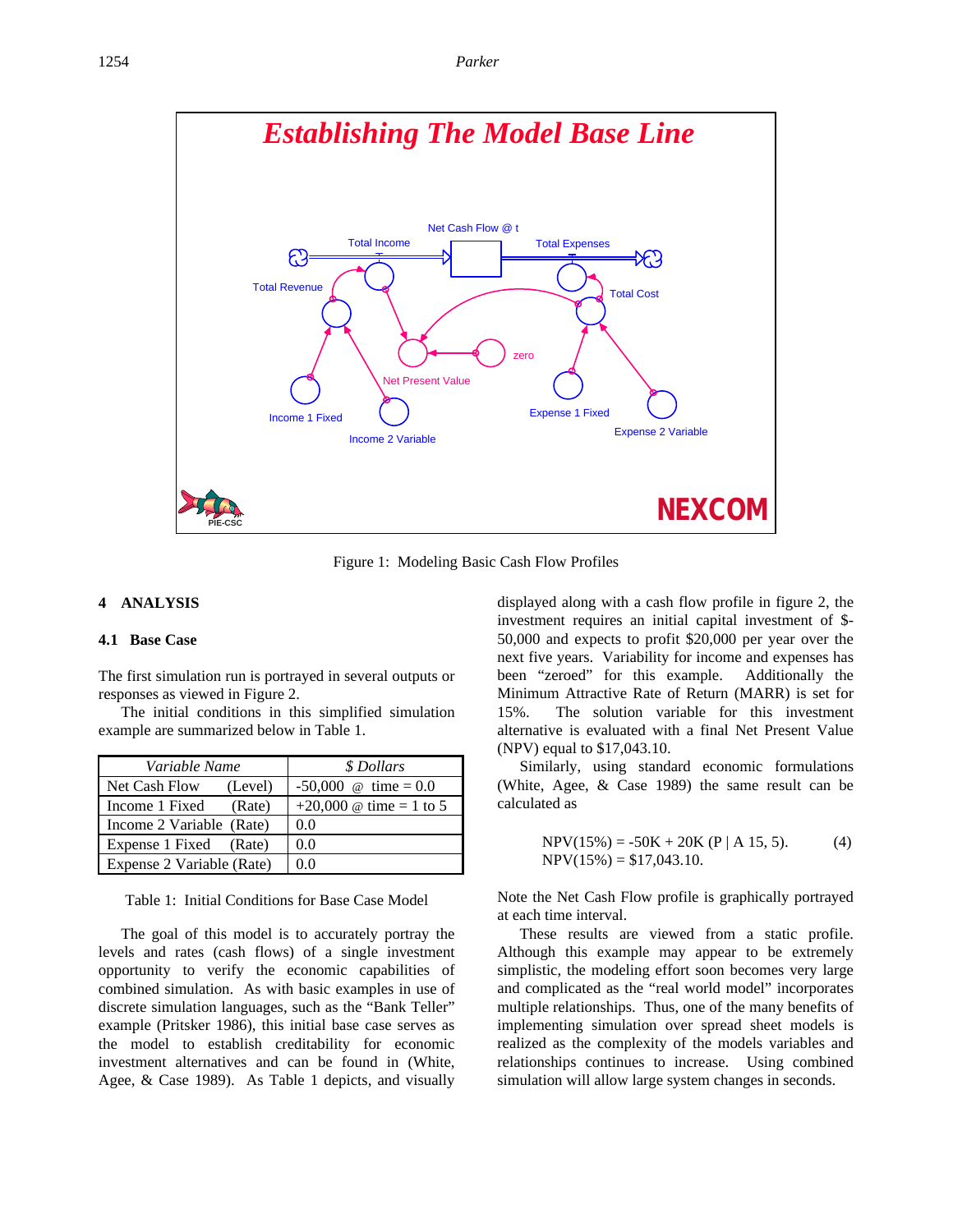



Figure 2: Modeling Cash Flow Profile for Base Case Scenario

# **4.2 Adding "Random Sampling" to the Scenario**

The base case example has been slightly modified to model a set of future events from a random perspective. Table 2 depicts the changes which have been made to the base case scenario.

| Variable Name             | \$ Dollars                                   |
|---------------------------|----------------------------------------------|
| Net Cash Flow<br>(Level)  | $-50000 \text{ } \textcircled{a}$ time = 0.0 |
| Income 1 Fixed<br>(Rate)  | +20000 $\omega$ time = 1 thru 5              |
| Income 2 Variable (Rate)  | RANDOM (3500, 5000)                          |
| Expense 1 Fixed<br>(Rate) | PULSE (-20000,3,5)                           |
| Expense 2 Variable (Rate) | RANDOM (-5000,-10000)                        |

Table 2: Base Case Model "Random Sampling"

The previous model runs provided insight into new modeling capabilities regarding the use of level and rate equations. Simulation offers the opportunity to incorporate dynamic characteristics of commodity flows and to include the random nature of future events. Figures 3 and 4 depict these changes. Portions of the initial investment scenario remain the same. The startup

cost is still \$-50,000 and the expected returns are fixed at \$20,000 per year over the next five years.

The first change is in the addition of income described by

$$
Income 2 Variable = RANDOM (3500, 5000). \tag{5}
$$

"Income 2 Variable" samples from a uniform distribution with a lower bound of \$3500 and an upper bound of \$5000.

Similarly the expense equations incorporate changes. "Expense 1 Fixed" is described by the PULSE function

Express 1 Fixed = PULSE (-20000, 3, 5). 
$$
(6)
$$

This PULSE function describes the above equation equal to -\$20,000 starting at time period three (month three), and repeating every five time periods thereafter. This function may be used to model a periodic maintenance or repair policies associated with the ongoing support and operations of the system.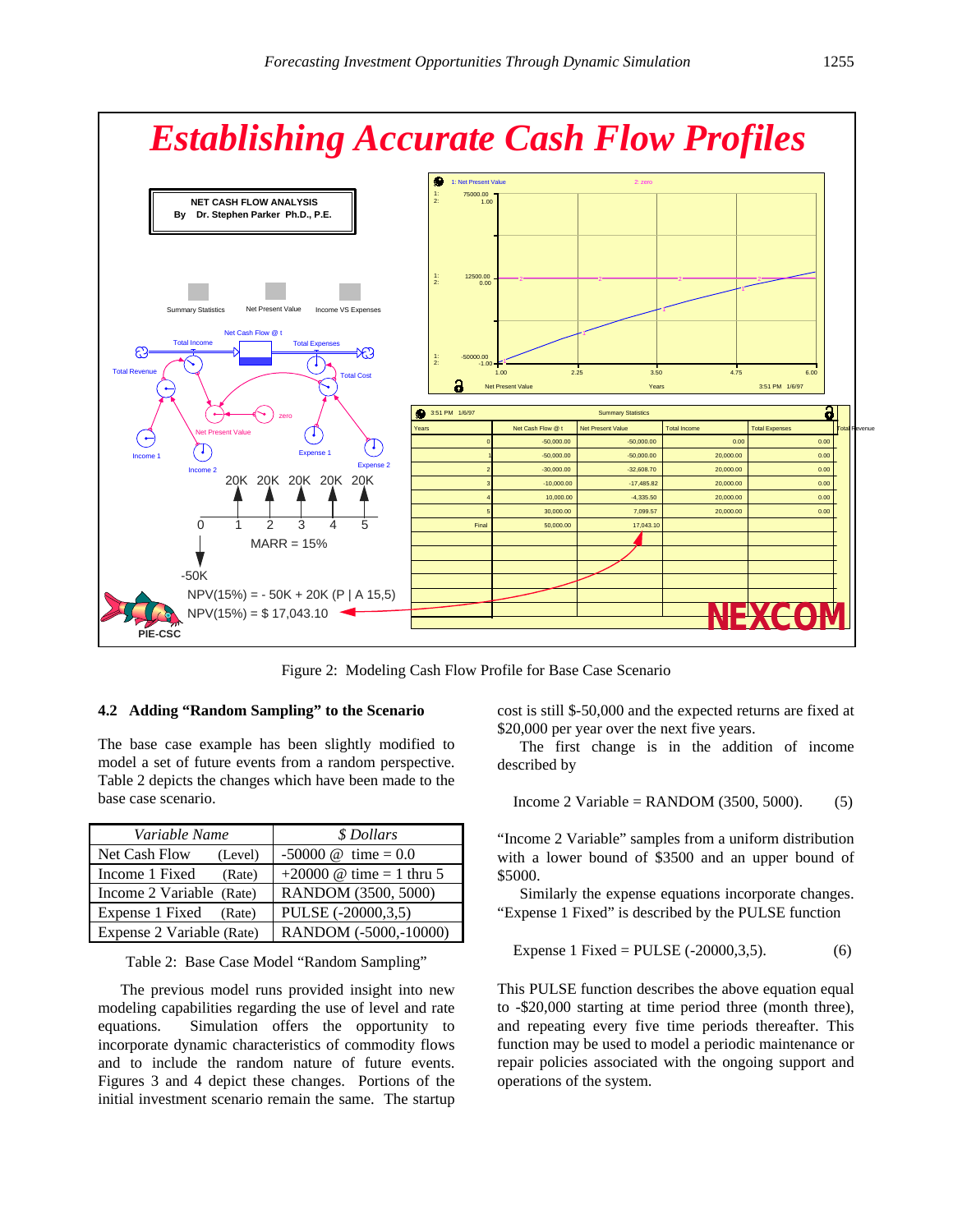

Figure 3: Modeling Variability for Income and Expenses



Figure 4: Integrated Output Analysis Support Using Financial Functions